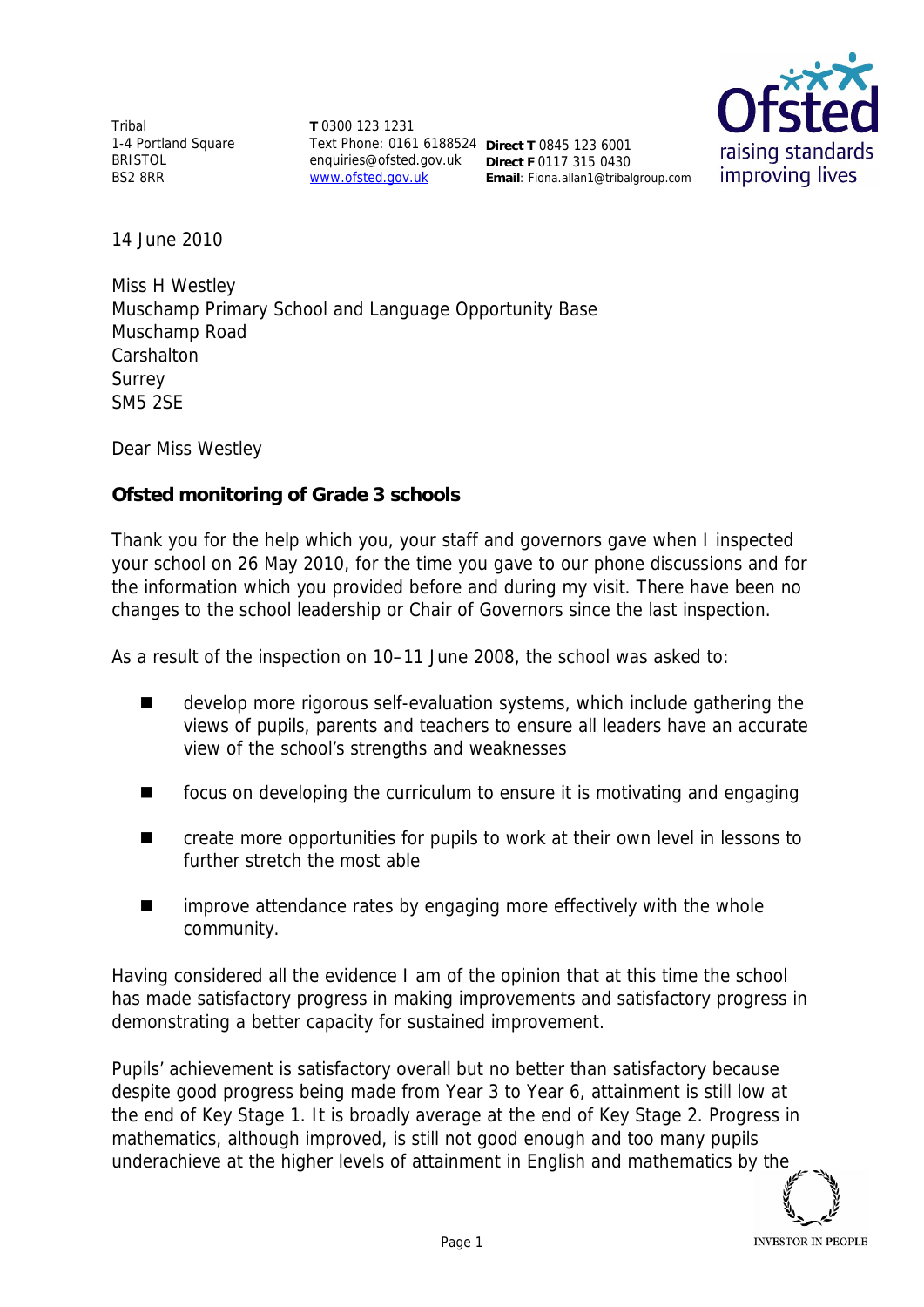

time they leave the school. The progress of pupils identified with special educational needs and/or disabilities is good and many outperform their peers nationally.

The school management has worked hard to improve its self-evaluation systems although it is too generous in its assessment of outcomes, such as attainment and attendance which are both low. There are some good systems for evaluating teaching and learning, and senior leaders regularly assess their colleagues teaching in class. They keep a record of how teaching improves year on year and have supported colleagues who are the weaker teachers in the school. There has been some good evaluation of attendance and this has resulted in the implementation of more strategies to improve attendance and reduce persistent absences. The school now has good data to track pupils' progress in class and make stronger predictions of how well pupils perform as well as tracking those that are underperforming. The school council have been instrumental in bringing about changes, such as to the playground, to improve behaviour when pupils are outside. Pupils in Year 6 know how well they are expected to do in their national tests. As a consequence of all these strategies, teachers, pupils and parents are more informed about the school's strengths and weaknesses, and improvement has been satisfactory.

The new focus on literacy and numeracy in the morning as well as the setting arrangements have enabled teachers to focus more effectively on the needs of individual groups. Pupils are more engaged and motivated by lessons that are pitched at the right level to support their learning, particularly for the more able. Themed work such as the science week, along with the introduction of French and Spanish and the re-introduction of music into the curriculum, have made learning more fun and appropriate to the pupils. A well-resourced information and communication technology suite is timetabled for every class and pupils use the computers to enhance their work. Pupils spoke about how much they enjoyed school because of all the things they do, such as work in the local community and about the visits to London and the local areas. The school uses specialist sport and physical education coaches from the local college to raise the quality of teaching in these areas.

Pupils have been given many more opportunities to work independently and make decisions about their own learning. In Year 6, pupils designed their own newspaper and were able to discuss articles and layout with the class teacher and teaching assistant. This has made the curriculum more interesting and helped motivate pupils. Consequently, improvement against this issue has been satisfactory. Teaching assistants work well to support groups within the class and enable the teacher to focus on specific groups such as the more able. There are more opportunities for pupils to work at their own level through setting in English and mathematics and the more able are being stretched by more challenging work as seen in a Year 3 mathematics class. This is helping to raise attainment.

For just under half the pupils at the school, attendance is above average, but for over a quarter of pupils, attendance is low. This is unsatisfactory progress in